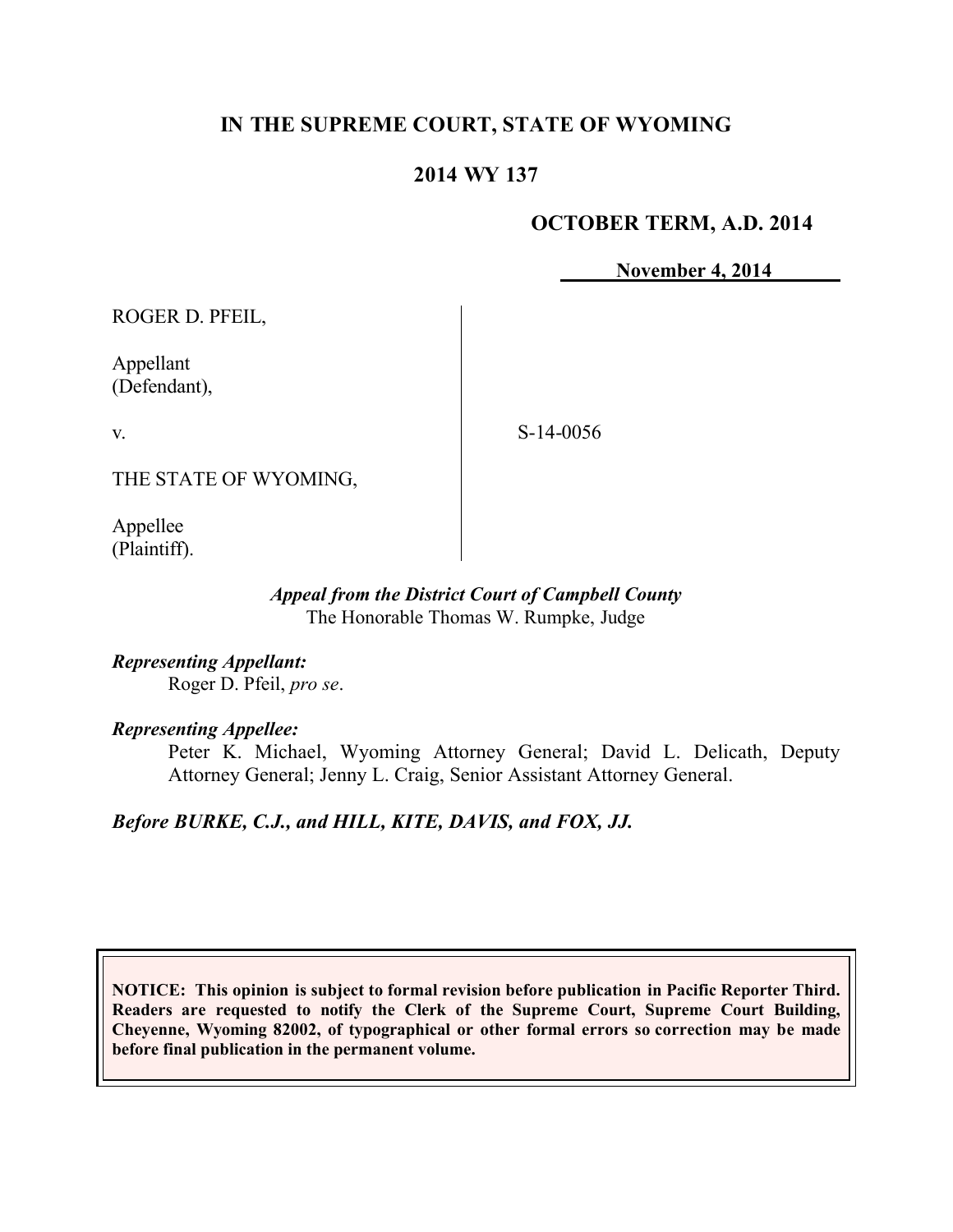### **KITE, Justice.**

[¶1] Over sixteen years after pleading guilty to second degree murder, Roger D. Pfeil filed a pro se motion to withdraw his guilty plea, for a sentence reduction and/or to correct an illegal sentence. The district court ruled the provision of Mr. Pfeil's sentence that required him to repay the costs of his presentence confinement in county jail was illegal and vacated it, but denied the remainder of his claims.

[¶2] We affirm.

#### **ISSUES**

[¶3] The issues we must resolve in this appeal are:

1. Should Mr. Pfeil's appeal be dismissed because he failed to file a proper notice of appeal after the district court formally ruled on his motion?

2. Did the district court properly rule it did not have jurisdiction to allow Mr. Pfeil to withdraw his guilty plea even though it found an assessment included in his original sentence was illegal?

3. Did the district court properly rule it did not have jurisdiction to consider, in a motion to correct an illegal sentence, how Mr. Pfeil's sentence is being administered by the Wyoming Department of Corrections (DOC) and the Wyoming Board of Parole (BOP)?

4. Did the district court properly rule it did not have jurisdiction to consider Mr. Pfeil's motion to reduce his sentence?

### **FACTS**

[¶4] In 1997, Mr. Pfeil pled guilty, pursuant to a plea agreement, to one count of second degree murder. The plea agreement included a joint sentencing recommendation of twenty-five to forty-five years in prison and "[a]ssessments to the crime Victim's Compensation Fund, fine, restitution and pre-trial costs of incarceration . . . as determined by the Court." Prior to taking his guilty plea, the district court advised Mr. Pfeil of the penalties associated with the charge, including the possibility of being assessed with presentence costs of incarceration. As the factual basis for his guilty plea, Mr. Pfeil admitted to shooting and killing Russell Patterson for having an affair with his wife and burying Mr. Patterson's body in his car at a mine near Gillette. The district judge adopted the recommended sentence and imposed fines and assessments, including \$1,000 for the costs of his presentence confinement in county jail.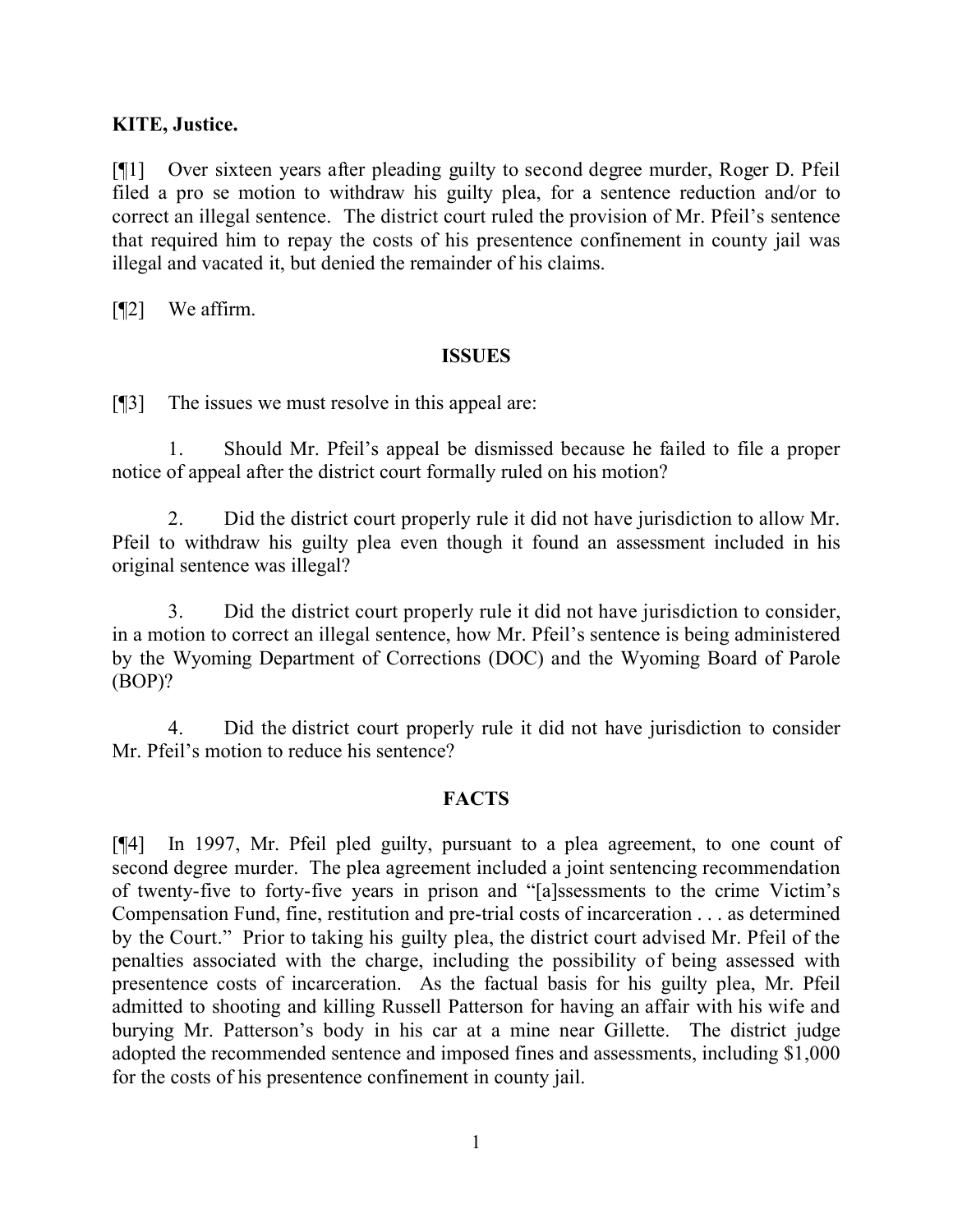[¶5] Mr. Pfeil did not appeal his original conviction or sentence, but, over the years, he has challenged certain aspects of the rulings. In 1998, he filed a motion to withdraw his guilty plea, which the district court denied. We dismissed Mr. Pfeil's appeal of that ruling on the grounds we did not have jurisdiction over the matter.

[¶6] In 2013, Mr. Pfeil filed a pro se "Motion for Withdrawal of Plea, and/or Correction/Reduction of an Illegal Sentence." The district court did not immediately rule on his motion and, eventually, Mr. Pfeil filed a notice of appeal claiming that more than ninety days had passed since he filed his motion and it was, therefore, deemed denied and subject to appeal under W.R.C.P. 6. The district court subsequently entered an order granting in part and denying in part Mr. Pfeil's request to correct an illegal sentence and stating that it did not have jurisdiction to consider his request to withdraw his guilty plea, his complaints about how the DOC and BOP were administering his sentence, or his request for a sentence reduction. Mr. Pfeil did not file another notice of appeal or amend his original notice to identify the district court's order as the one being challenged on appeal.

### **DISCUSSION**

## *1. Notice of Appeal*

[¶7] The State claims Mr. Pfeil did not invoke the appellate jurisdiction of this Court because he did not file a proper notice of appeal after the district court issued its decision. The timely filing of a correct notice of appeal is jurisdictional, and the existence of jurisdiction is a question of law reviewed *de novo*. W.R.A.P. 1.03; *Hitz v. State,* 2014 WY 58, ¶ 8, 323 P.3d 1104, 1106 (Wyo. 2014); *Gomez v. State,* 2004 WY 15, ¶ 15, 85 P.3d 417, 420 (Wyo. 2004).

[¶8] W.R.A.P. 2.01 provides "[a]n appeal from a trial court to an appellate court shall be taken by filing the notice of appeal with the clerk of the trial court within 30 days from entry of the appealable order." Mr. Pfeil filed a notice of appeal when the district court did not rule on his motion to withdraw his guilty plea and/or correct or reduce his sentence within ninety days of filing. He claimed his motion was deemed denied under W.R.C.P. 6 and W.R.A.P. 2.02, and, consequently, his notice of appeal was appropriate. We have, however, expressly refused to import the ninety day "deemed denied" rule from the civil context to criminal proceedings. *See DeLoge v. State,* 2005 WY 152, ¶ 12, 123 P.3d 573, 578 (Wyo. 2005); *Patrick v. State,* 2005 WY 32, ¶ 8, 108 P.3d 838, 841 (Wyo. 2005). Thus, Mr. Pfeil was incorrect when he stated in his notice of appeal that his motion had been deemed denied after ninety days. That does not, however, answer the question of whether he properly invoked this Court's appellate jurisdiction.

[¶9] W.R.A.P. 2.07 dictates the contents of a notice of appeal: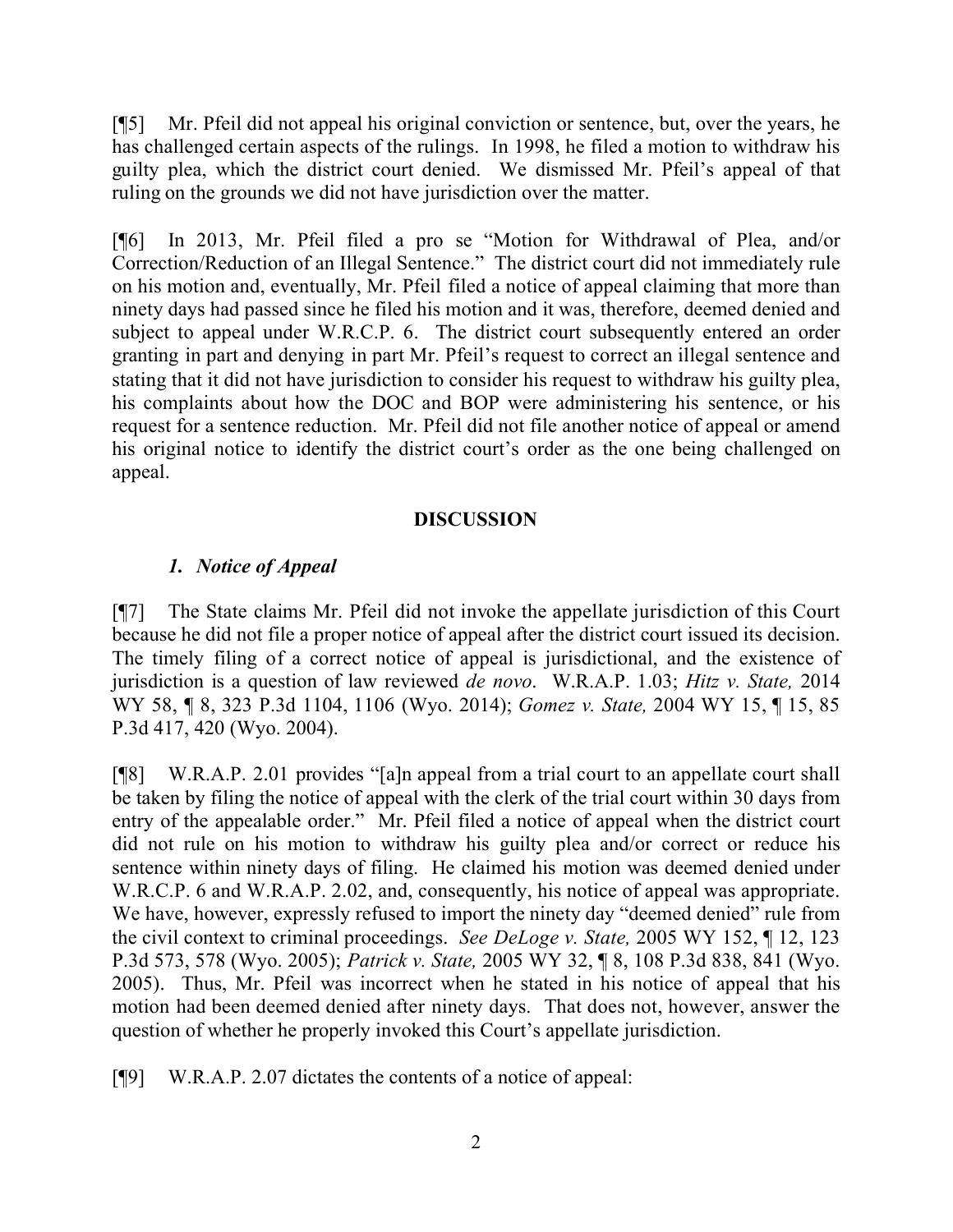(a) The notice of appeal shall:

(1) Specify the party or parties taking the appeal;

(2) Identify the judgment or appealable order, or designated portion appealed; . . .

(3) Name the court to which the appeal is taken.

(4) Be accompanied by the certificate or endorsement required by Rule 2.05.

**\* \* \* \***

(c) In a criminal case, the notice of appeal shall have as an appendix the judgment and sentence or other dispositive order.

Mr. Pfeil's pro se notice of appeal stated:

TO THE CLERK OF THE 6<sup>th</sup> JUDICIAL DISTRICT COURT:

NOTICE IS HEREBY GIVEN that Appellant, Roger D. Pfeil, appeals to the Supreme Court of the State of Wyoming the deemed denied decision of the 6<sup>th</sup> Judicial District Court pursuant to Rule 6(c)(2) Wyoming Rules of Civil Procedure for failure of the Court to determine Appellant's Motion within 90 days after filing in the Court on or about July 17, 2013, thus denying Appellant's Motion for Correction of an Illegal Sentence on or about October 15, 2013. . . . .

Appellant further certifies that all relevant portions of the transcript of evidence deemed necessary for this appeal have been ordered and proper arrangements for payment of the transcript have been made pursuant to Appellant[']s Motion to Proceed in Forma Pauperis, herein included.

[ $\llbracket \cdot \rrbracket$ ] The State claims Mr. Pfeil's notice of appeal failed to comply with Rule 2.07(a)(2) because he did not identify and attach the order appealed. At the time he filed his notice, there was no order to appeal, so it was impossible to specifically identify or attach it. We addressed a similar problem in *McWilliams v. Wilhelm,* 893 P.2d 1147, 1148 (Wyo. 1995), where the appellant filed a notice of appeal of the jury's verdict before the district court entered a judgment on the verdict. In that case, we held the notice of appeal was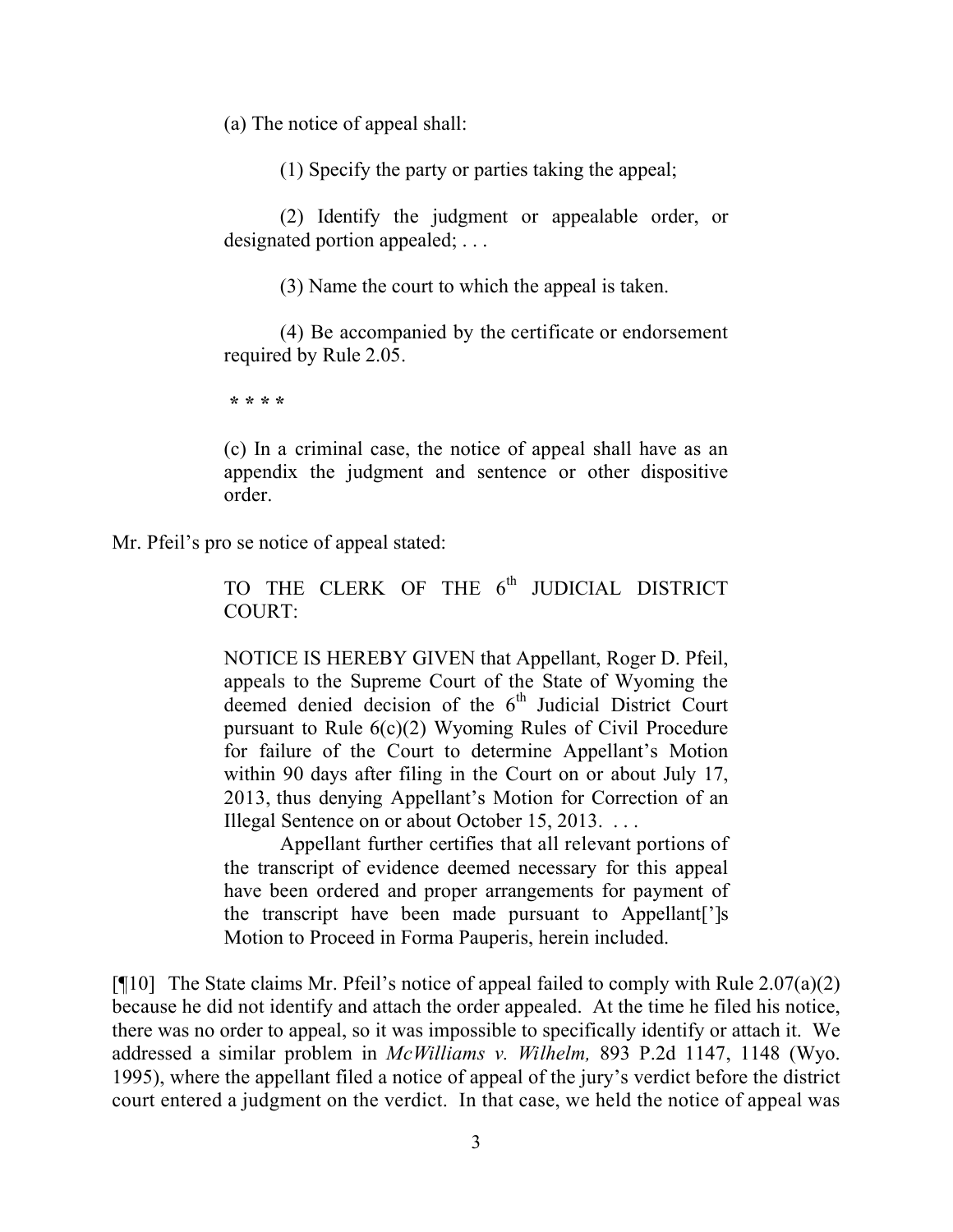sufficient under Rule 2.07(a)(2) because it identified the jury's verdict which was, in effect, a designated portion of the judgment. *Id.*.

[¶11] Obviously, it would have been preferable if Mr. Pfeil had amended his notice of appeal to comply with the rule after the district court entered its order; however, that error should not result in dismissal of his appeal. The *McWilliams* decision supports a conclusion that the notice of appeal in this case complied with the rule requiring identification of the portion of the order appealed. Mr. Pfeil's notice of appeal identified the motion upon which the eventual order was based and challenged the district court's denial of the motion. *See also Serna v. State,* 2013 WY 87, ¶ 7, 305 P.3d 1142, 1143 (Wyo. 2013) (pro se litigants are entitled to some leniency from the stringent standards applied to formal pleadings drafted by counsel); *Hayzlett v. Hayzlett,* 2007 WY 147, ¶ 14, 167 P.3d 639, 643 (Wyo. 2007) (notice of appeal was sufficient even though the pro se appellant failed to attach the required appendix).

[ $[$ [12] The Tenth Circuit Court of Appeals interpreted F.R.A.P. 3(c)(1)(B) which is similar to W.R.A.P.  $2.07(a)(2)$  and stated that "[e]ven if a notice fails to properly designate the order from which the appeal is taken, this Court has jurisdiction if the appellant's intention was clear." *Fleming v. Evans*, 481 F.3d 1249, 1253-54 (10<sup>th</sup> Cir. 2007), citing *United States v. Morales,* 108 F.3d 1213, 1222–23 (10th Cir. 1997). Mr. Pfeil's clear intention was to appeal the district court's denial of his motion and the State does not suggest otherwise. His notice, though technically defective, served the purpose of providing notice to other parties and the court. *Smith v. Barry,* 502 U.S. 244, 248, 112 S. Ct. 678, 116 L. Ed. 2d 678 (1992). *See also Varnadore v. Novak,* 41 Wyo. 494, 499, 287 P. 438, 440 (1930) (discussing the notification purposes of a notice of appeal under statutes predating the Wyoming Rules of Appellate Procedure). Mr. Pfeil's notice of appeal was sufficient to invoke this Court's appellate jurisdiction.

## *2. Motion to Withdraw Guilty Plea*

[¶13] Mr. Pfeil filed a motion to withdraw his guilty plea and/or correct his sentence on the grounds he was improperly assessed \$1,000 for the costs of his presentence confinement in county jail. The district court concluded that Mr. Pfeil's sentence was illegal to the extent it required him to reimburse county jail expenses and vacated that portion of his sentence. It concluded, however, that it did not have jurisdiction to allow him to withdraw his guilty plea after his conviction and sentence had become final. Mr. Pfeil claims the district court violated his constitutional right to due process when it refused to allow him to withdraw his guilty plea after ruling that part of his sentence was illegal. The constitutional and jurisdictional issues presented here involve questions of law, which are subject to *de novo* review. *Allaback v. State,* 2014 WY 27, ¶ 10, 318 P.3d 827, 829-30 (Wyo. 2014) (defendant's claim that his constitutional rights were violated is reviewed *de novo*); *Turner v. State,* 2014 WY 75, ¶ 9, 327 P.3d 100, 103 (Wyo. 2014) (jurisdiction is a question of law subject to *de novo* review).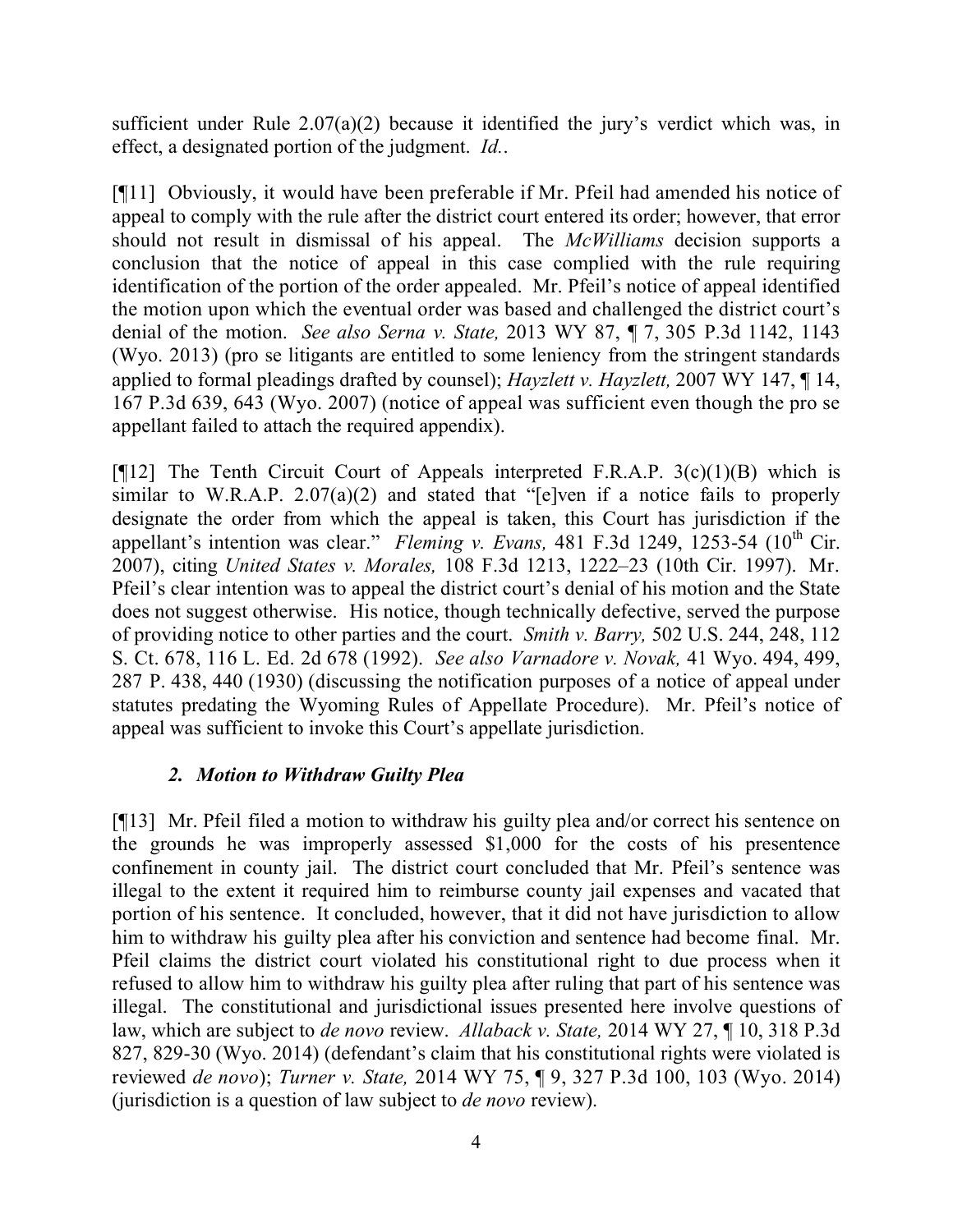[¶14] W.R.Cr.P. 35 governs motions for correction or reduction of sentences:

*(a) Correction.* – The court may correct an illegal sentence at any time. Additionally the court may correct, reduce, or modify a sentence within the time and in the manner provided herein for the reduction of sentence.

*(b) Reduction.* – A motion to reduce a sentence may be made, or the court may reduce a sentence without motion, within one year after the sentence is imposed or probation is revoked, or within one year after receipt by the court of a mandate issued upon affirmance of the judgment or dismissal of the appeal, or within one year after entry of any order or judgment of the Wyoming Supreme Court denying review of, or having the effect of upholding, a judgment of conviction or probation revocation. The court shall determine the motion within a reasonable time. Changing a sentence from a sentence of incarceration to a grant of probation shall constitute a permissible reduction of sentence under this subdivision. The court may determine the motion with or without a hearing.

[¶15] The sentencing court relied upon Wyo. Stat. Ann. § 7-13-109 (LexisNexis 2013) when it included the county jail cost assessment in Mr. Pfeil's original sentence. Section 7-13-109(a) allows the sentencing court to "require a person sentenced to confinement in county jail, for any offense, to pay the jail facility the costs of room and board for each day of incarceration, both before and after conviction." However, as we stated in *Lee v. State,* 2 P.3d 517, 527 (Wyo. 2000), § 7-13-109 applies only to persons sentenced to the county jail. Mr. Pfeil was sentenced to the Wyoming State Penitentiary, not county jail. The sentencing court did not, therefore, have authority to require him to reimburse the county jail for the costs of his confinement while he awaited disposition of his case. The district court properly corrected the error when it vacated that portion of his sentence on his motion to correct an illegal sentence.

[¶16] Despite his success in persuading the district court to declare that aspect of his sentence illegal, Mr. Pfeil argues the district court erred by refusing to allow him to withdraw his guilty plea altogether. The district court concluded it did not have jurisdiction to consider his motion to withdraw his guilty plea after his judgment and sentence were final. In *Nixon v. State,* 2002 WY 118, ¶ 9, 51 P.3d 851, 853 (Wyo. 2002), we stated: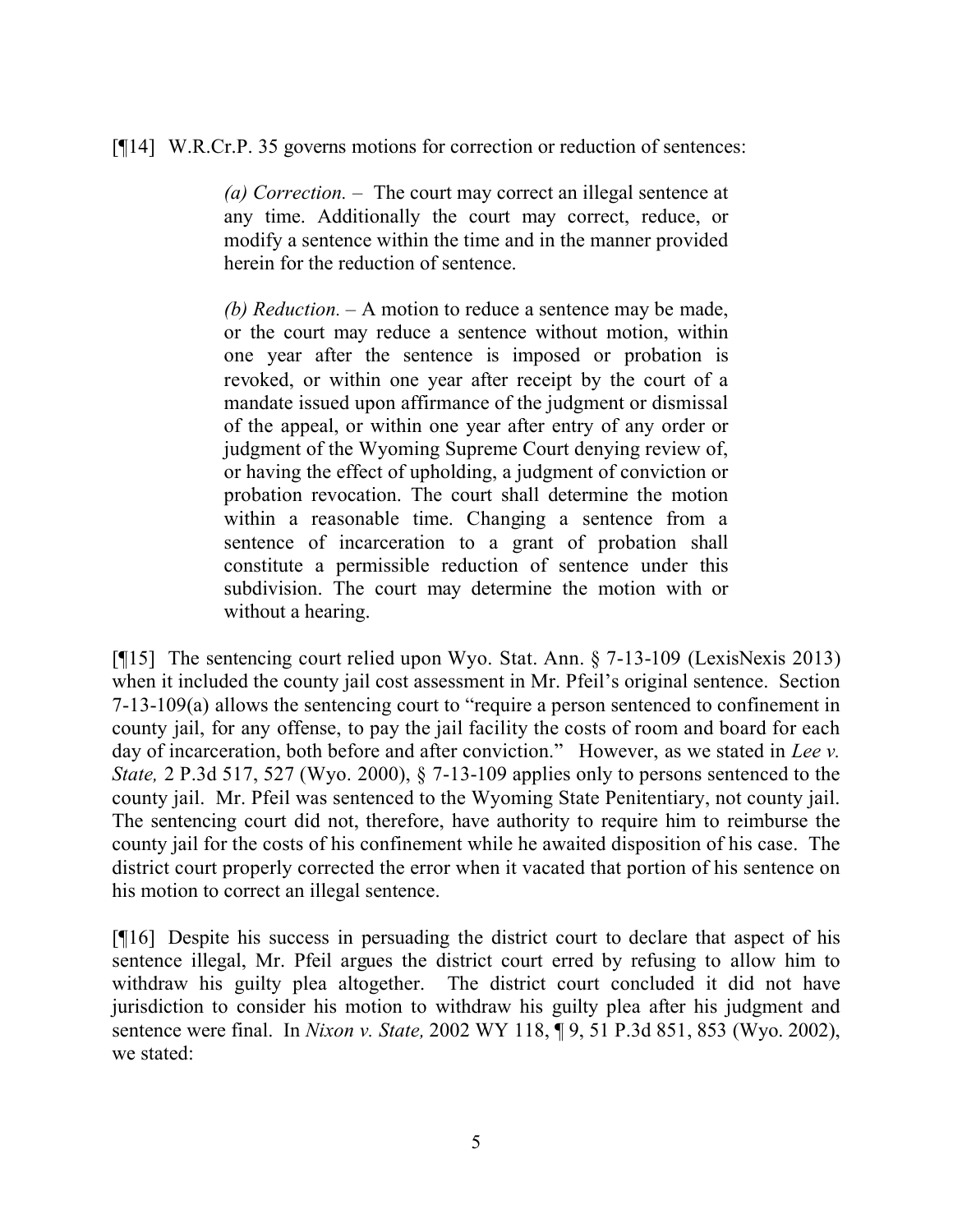Rule 32(d) of the Wyoming Rules of Criminal Procedure addresses the withdrawal of guilty pleas:

(d) *Plea withdrawal.*—If a motion for withdrawal of a plea of guilty or nolo contendere is made before sentence is imposed, the court may permit withdrawal of the plea upon a showing by the defendant of any fair and just reason. At any later time, a plea may be set aside only to correct manifest injustice.

Although this Rule does not, in and of itself, set a time limit for filing such a motion with the district court *after sentencing,* such a limit must exist as a logical corollary to the general rule that a case becomes final after judgment and sentence is entered and an appellate decision affirming the conviction has been made, or the time for taking an appeal expires without perfection of an appeal, or after the voluntary dismissal of such an appeal.

(emphasis in original). *See also Neidlinger v. State,* 2010 WY 54, ¶ 9, 230 P.3d 306, 308 (Wyo. 2010). Therefore, the district court's ruling that Mr. Pfeil's motion to withdraw his guilty plea was too late because his conviction and sentence were final is consistent with our precedent.

[¶17] Mr. Pfeil faults the district court for relying on Rule 32(d) to decide his motion rather than addressing the authority he cited in support of his motion–W.R.Cr.P. 11 and a repealed statute, Wyo. Stat. Ann. § 5-4-118 (LexisNexis 2003). The district court obviously did not err by relying on W.R.Cr.P. 32 given it specifically pertains to withdrawal of guilty pleas. Furthermore, neither Rule 11 nor § 5-4-118 provides authority for allowing the withdrawal of a guilty plea after the judgment has become final.

[¶18] The portion of Rule 11 relied upon by Mr. Pfeil pertains to the advisements given by the district court when taking a guilty plea:

> *(b) Advice to Defendant.* – Except for forfeitures on citations (Rule 3.1) and pleas entered under Rule  $43(c)(2)$ , before accepting a plea of guilty or nolo contendere to a felony or to a misdemeanor when the defendant is not represented by counsel, the court must address the defendant personally in open court and, unless the defendant has been previously advised by the court on the record and in the presence of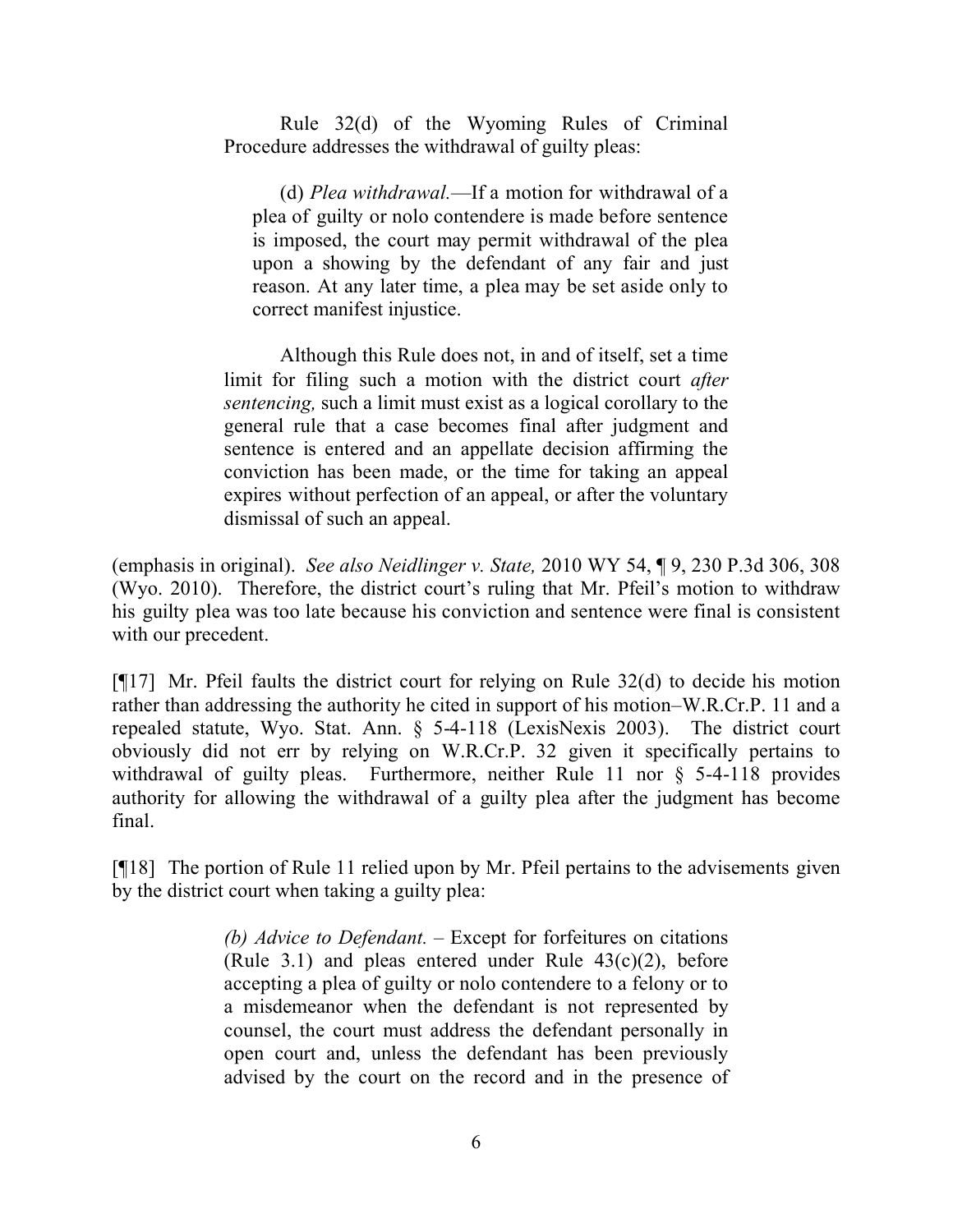counsel, inform the defendant of, and determine that the defendant understands, the following:

(1) The nature of the charge to which the plea is offered, the mandatory minimum penalty provided by law, if any, and the maximum possible penalty provided by law and other sanctions which could attend a conviction including, when applicable, the general nature of any mandatory assessments (such as the surcharge for the Crime Victim Compensation Account), discretionary assessments (costs, attorney fees, restitution, *etc.*) and, in controlled substance offenses, the potential loss of entitlement to federal benefits. However,

 (A) Disclosure of specific dollar amounts is not required;

 **(B) Failure to advise of assessments or possible entitlement forfeitures shall not invalidate a guilty plea, but assessments, the general nature of which were not disclosed to the defendant, may not be imposed upon the defendant unless the defendant is afforded an opportunity to withdraw the guilty plea**; and

 (C) If assessments or forfeitures are imposed without proper disclosure a request for relief shall be addressed to the trial court under Rule 35 before an appeal may be taken on that issue.

(emphasis added).

[¶19] Mr. Pfeil claims that he should have been able to withdraw his plea in accordance with Rule  $11(b)(1)(B)$ . However, as the plain language of the rule makes clear, it pertains to the requisite advisements on the nature of assessments, not the eventual imposition of an unauthorized assessment when the proper advisements have been given. Furthermore, subsection (C) plainly envisions the opportunity for the district court to correct its error pursuant to a motion to correct an illegal sentence.

[¶20] In this case, the district court advised Mr. Pfeil at his change of plea hearing that an assessment for the costs of his county jail stay could be included in his sentence. Although it turned out the district court did not have the statutory authority to require Mr. Pfeil to pay those costs because he was sentenced to the penitentiary rather than county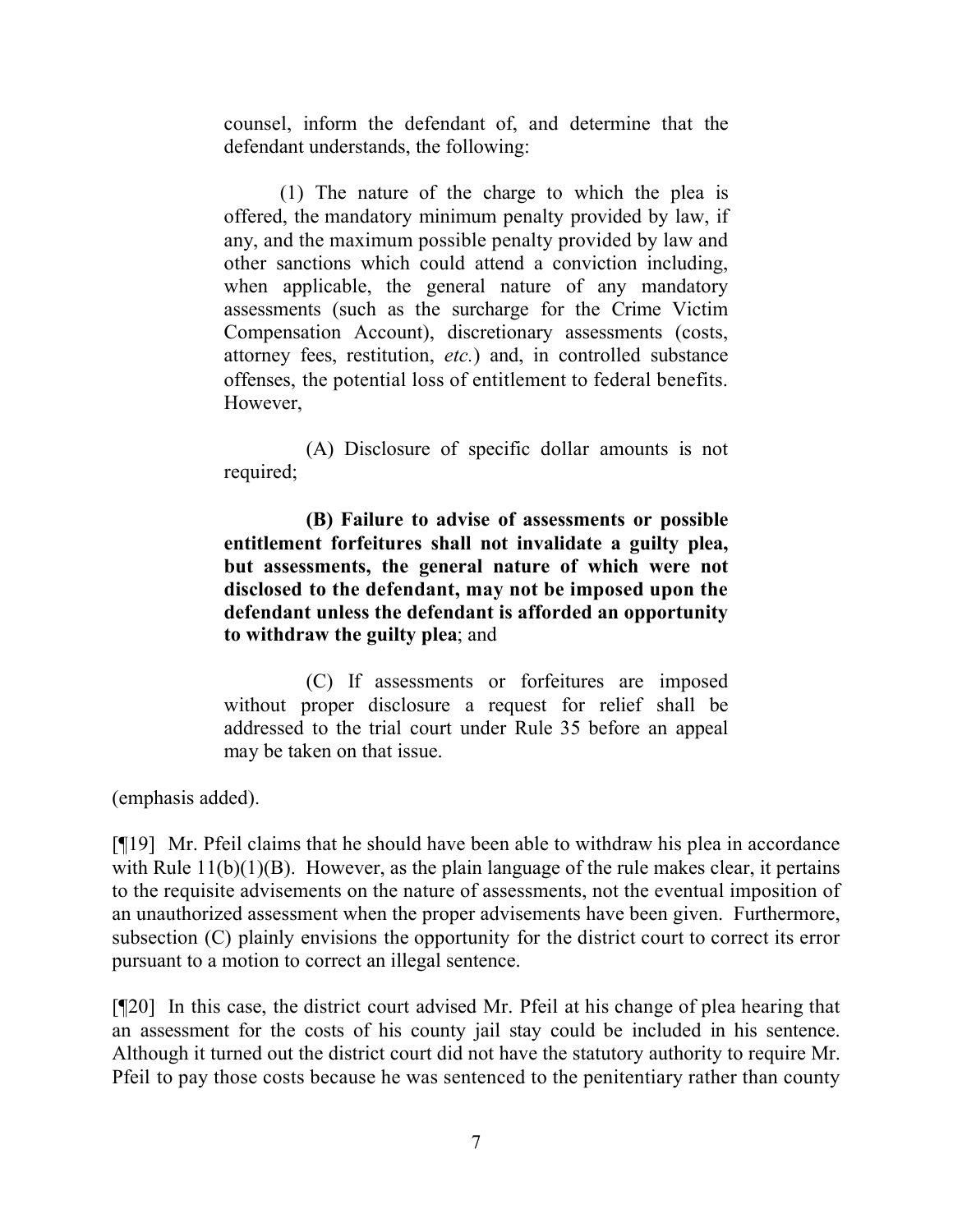jail, the provision of Rule 11 allowing a defendant to withdraw his guilty plea if he does not receive the proper advisements simply does not apply under these circumstances.

[¶21] Mr. Pfeil also relies upon Wyo. Stat. Ann. § 5-4-118 (LexisNexis 2003) in arguing he should be allowed to withdraw his guilty plea. That statute stated: "A justice of the peace may correct an illegal sentence imposed in a criminal case or reduce a sentence at any time." It was, however, repealed in 2004 after the circuit court system generally replaced the justice of the peace system in Wyoming. Mr. Pfeil argues  $\S$  5-4-118 should, nevertheless, apply in his case because it was in effect at the time of his sentence. There are multiple reasons why he is incorrect. First, the plain language of the statutory provision did not provide authority for Mr. Pfeil to withdraw his guilty plea after his conviction and sentence were final. It simply authorized the justice of the peace courts to correct or reduce sentences at any time. In addition, given Mr. Pfeil was convicted in district court, not the justice of the peace court, the statutes applicable to the justice of the peace courts were not applicable to Mr. Pfeil's case.

[¶22] The district court properly granted Mr. Pfeil relief under W.R.Cr.P. 35 for the imposition of an improper assessment when it vacated that aspect of his judgment. Nevertheless, the court also correctly ruled it did not have jurisdiction to address Mr. Pfeil's motion to withdraw his guilty plea because the judgment and sentence had become final.

# *3. Execution of Sentence by the BOP and DOC*

[¶23] Mr. Pfeil claims his sentence is illegal under Rule 35(a) because of the way the DOC and BOP are administering it. In particular, he faults the BOP for denying his requests for good time credit, parole and a recommendation to the governor that he be given a commutation. He also faults the DOC for garnishing his prison account to pay his fines and costs and for implementing policies requiring inmates to pay for various personal items he says the prison should provide free of charge.

[¶24] Rule 35 authorizes challenges to illegal sentences only. An illegal sentence is defined as "'one which exceeds statutory limits, imposes multiple terms of imprisonment for the same offense, or otherwise violates constitutions or the law.'" *Martinez v. State,* 2002 WY 10, ¶ 9, 39 P.3d 394, 396 (Wyo. 2002), quoting *Duran v. State,* 949 P.2d 885, 887 (Wyo. 1997). None of Mr. Pfeil's complaints pertain to the validity of the underlying sentence. Instead, he bootstraps his complaints over how his sentence is being administered into an argument that the BOP and DOC have effectively altered his sentence to the extent it is now illegal. Rule 35 addresses only sentences which are illegal in fact, not sentences which inmates claim are being executed illegally by the State. *See, e.g*., *Gould v. State,* 2006 WY 157, ¶ 25, 151 P.3d 261, 268 (Wyo. 2006). It does not, therefore, provide an avenue to Mr. Pfeil for relief from the BOP's and DOC's actions.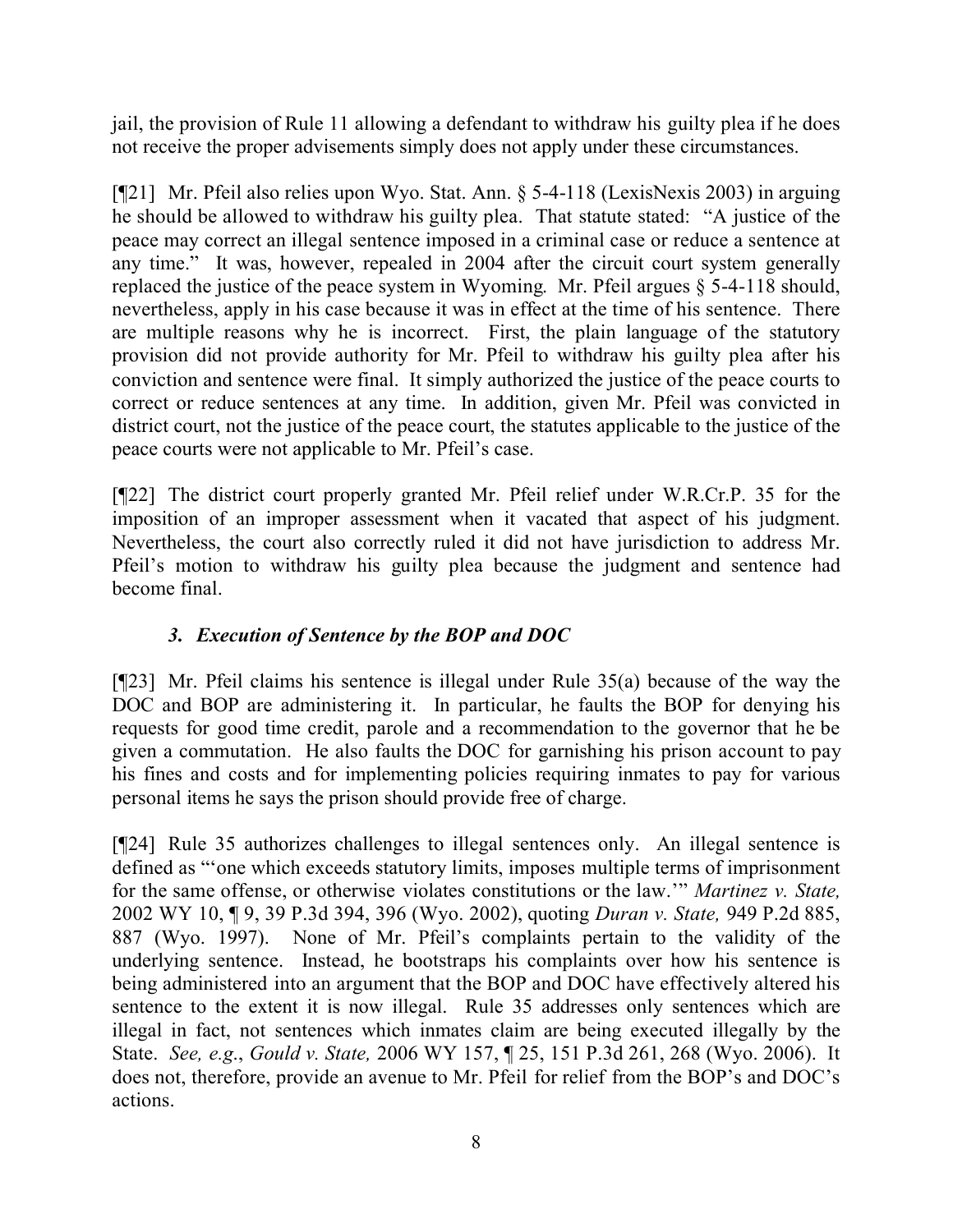[¶25] Mr. Pfeil also argues that, by refusing to consider his Rule 35 claims, the district court denied his constitutional right to access to the courts under Wyo. Const. art. 1,  $\S 8<sup>1</sup>$ and the principle of separation of powers. By staying true to the limits of Rule 35, the district court did not unconstitutionally deprive Mr. Pfeil of access to the courts. As we pointed out in *Gould,* ¶ 26, 151 P.3d at 268, there are other legal means for challenging a State's actions in administering a sentence. The DOC has a grievance procedure for inmates to contest decisions made by prison personnel, and the record demonstrates that Mr. Pfeil is aware of the process and has availed himself of it. In addition, if he believes the DOC or BOP rules or regulations are improper or are not being followed, there are other ways to challenge those actions. In some cases, a civil rights action under 42 U.S.C. § 1983 or a petition for writ of habeas corpus may be available. *See id.,* citing *Olim v. Wakinekona,* 461 U.S. 238, 103 S. Ct. 1741, 75 L. Ed. 2d 813 (1983) (§ 1983 action); *Shields v. Beto,* 370 F.2d 1003 (5th Cir. 1967) and *Thompson v. Bannan,* 298 F.2d 611 (6th Cir. 1962) (habeas corpus petitions). A declaratory judgment action may also be available to challenge the DOC and/or BOP policies and procedures. *See, e.g*., *Merchant v. State of Wyo., Dep't of Corrections,* 2007 WY 159, 168 P.3d 856 (Wyo. 2007) (independent civil action against the DOC and BOP for failure to award special good time credit); *Cosco v. Lampert,* 2010 WY 52, 229 P.3d 962 (Wyo. 2010) (independent civil action against DOC for wrongful deprivation of personal property under the prison's regulations).

[¶26] In his separation of powers argument, Mr. Pfeil contends that Wyoming courts have essentially repealed the post-conviction relief statutes by failing to grant any such requests for a several year period. Again, Mr. Pfeil's complaint is not cognizable in a motion to correct an illegal sentence because he is not challenging the validity of his underlying sentence, but how his sentence is being executed. As we pointed out above, there are other means of securing post conviction relief for the injuries he claims to have suffered, but Mr. Pfeil has not pursued them. His theoretical argument that the courts have effectively repealed those remedies because they are granted only rarely does not support his bald assertion that the remedies do not exist.

### **4.** *Motion for Sentence Reduction*

[¶27] Mr. Pfeil requested that his sentence be reduced to the time he has already served. The district court rejected the request as untimely. The plain language of Rule 35(a) limits the time for filing a motion for sentence reduction to one year after the original sentence is final. "If a motion to reduce a sentence is filed outside of the prescribed time

<sup>&</sup>lt;sup>1</sup> Article I,  $\S$  8 states: "All courts shall be open and every person for an injury done to person, reputation or property shall have justice administered without sale, denial or delay. Suits may be brought against the state in such manner and in such courts as the legislature may by law direct."